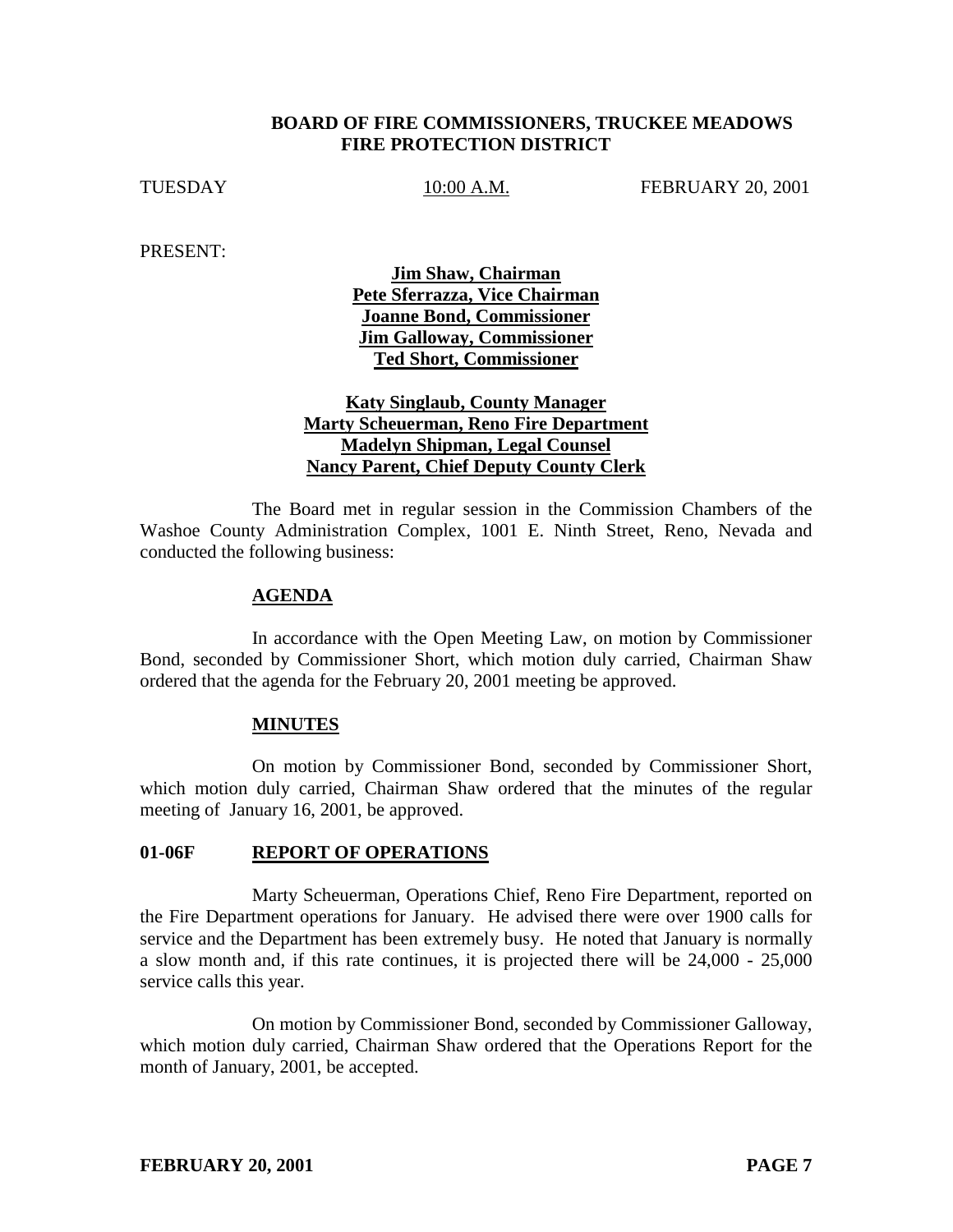#### **01-07F REPORT – VOLUNTEER/AUXILIARY OPERATIONS**

Roy Slate, Division Chief, Reno Fire Department, presented the Report on Volunteer and Auxiliary Operations dated February 9, 2001.

On motion by Commissioner Bond, seconded by Commissioner Galloway, which motion duly carried, Chairman Shaw ordered that the Report on Volunteer and Auxiliary Operations be accepted.

# **01-08F CAPITAL EXPENDITURE – CONSTRUCTION OF WALKWAY ENCLOSURES - STATIONS 14 AND 16**

Roy Slate, Division Chief, Reno Fire Department, reviewed background information concerning the recommendation to construct walkway enclosures between the living quarters and the apparatus rooms of Stations 14 and 16. He advised that staff's intent was to keep the cost under \$25,000, and informal quotes were solicited for the project. The quotes came back exceeding \$40,000, which was \$10,000 over what had been budgeted. Staff is requesting that the additional funding come from the Station 17 siding project, which came in under budget.

Chief Slate responded to questions of the Board concerning the Station 17 project, the possibility of obtaining assistance from the Nevada Division of Forestry (NDF) for these projects, etc. He noted that he recently became aware of another possible option that could lower the cost of the walkways. Commissioner Bond suggested that this item be continued so that staff could look at alternatives to the walkways construction and determine if any assistance can be obtained from NDF.

Following further discussion, on motion by Commissioner Bond, seconded by Commissioner Sferrazza, which motion duly carried, Chairman Shaw ordered that this item be continued; and that staff conduct further research and determine possible alternatives to reduce the cost of the walkways project.

### **01-09F SECOND QUARTERLY REPORT OF FINANCIAL STATUS – FISCAL YEAR 2000/01**

Mary Walker, Walker & Associates, provided information concerning the Second Quarterly report of of the Truckee Meadows Fire Protection District. She responded to questions of the Board, advising that revenues are in line with projections, and there will be some savings as a result of consolidation. She discussed the circumstances of the bill submitted by the City of Reno for dispatch services for the past couple of years. She advised that the TMFPD is disputing the bill; and that the amount the City says the County owes would place cash reserves in the negative. It will be necessary to carefully watch the cash flow status and look at options during the budget cycle to increase reserves. Ms. Walker stated that the previously projected deficit has been reduced to approximately \$140,000, which could be reversed through negotiations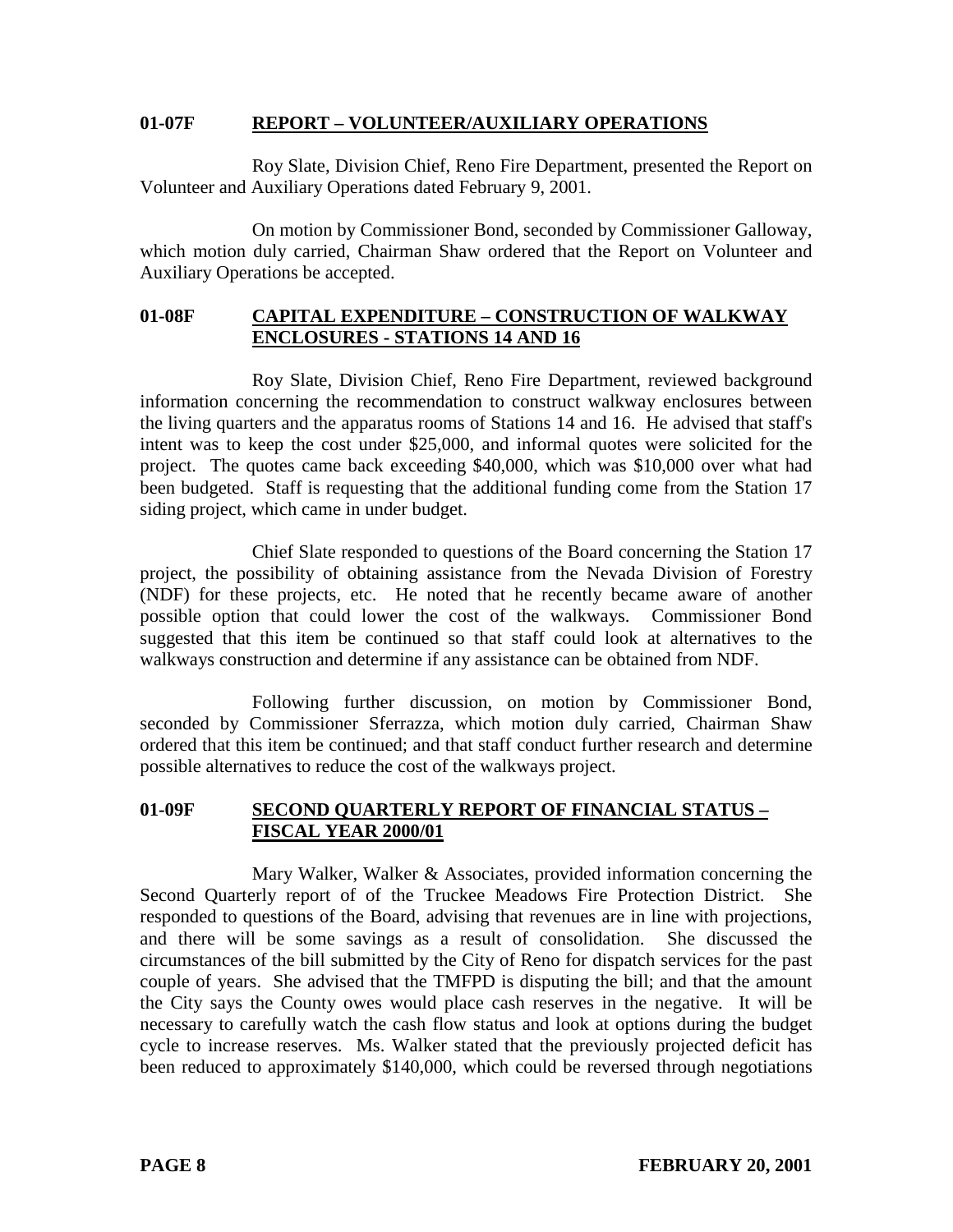concerning the bill for dispatch services; and that she believes this can be accomplished without raising taxes.

On motion by Commissioner Short, seconded by Commissioner Sferrazza, which motion duly carried, Chairman Shaw ordered that the Truckee Meadows Fire Protection District Second Quarterly Report for Fiscal Year 2000/01 be accepted.

#### **01-10F DISCUSSION AND OVERVIEW OF FIRE OPERATIONS**

Marty Scheuerman, Operations Chief, Reno Fire Department, provided background information and responded to questions of the Board concerning the overview of fire operations outlined in the agenda material dated January 26, 2001.

Discussion was held concerning urban and rural area response times and the need to have response time data available through an automated program. Chief Scheuerman advised this data would be available when the Tiburon system comes on line in June or July. Commissioner Galloway requested a future report concerning the progress of implementing the automated system for reporting response times.

# **01-11F DISCUSSION – JANUARY 12, 2001 FIRE INCIDENT**

Marty Scheuerman, Operations Chief, Reno Fire Department, responded to questions of the Board concerning the response time to the structure fire on 1/12/01 in Sun Valley. He advised that the engine company normally stationed at the Sun Valley station was on a training assignment, and the Sun Valley District was being covered by the adjacent engine companies. He noted this is normal practice when an engine company is busy with another emergency or assignment.

Discussion was held relative to possible options to avoid such incidents in the future because an engine was out of its station for a training exercise. It was noted tht these and other fire issues will be reviewed in an upcoming workshop.

### **01-12F DISCUSSION – COMMISSIONER BOND LETTER OF JANUARY 18, 2001 – DEPLOYMENT AND RESPONSE TO STRUCTURAL FIRES**

Marty Scheuerman, Operations Chief, Reno Fire Department, advised that, in response to Commissioner Bond's letter concerning a citizen who questioned certain calls, he reviewed all calls in the subject area and found nothing significantly out of the ordinary.

Commissioner Bond advised that she met with Chief Lowden and reviewed all the records relating to this matter, and her issues were addressed. She noted that the Fire Department will be conducting a review of protocol, which will encompass these kinds of issues.